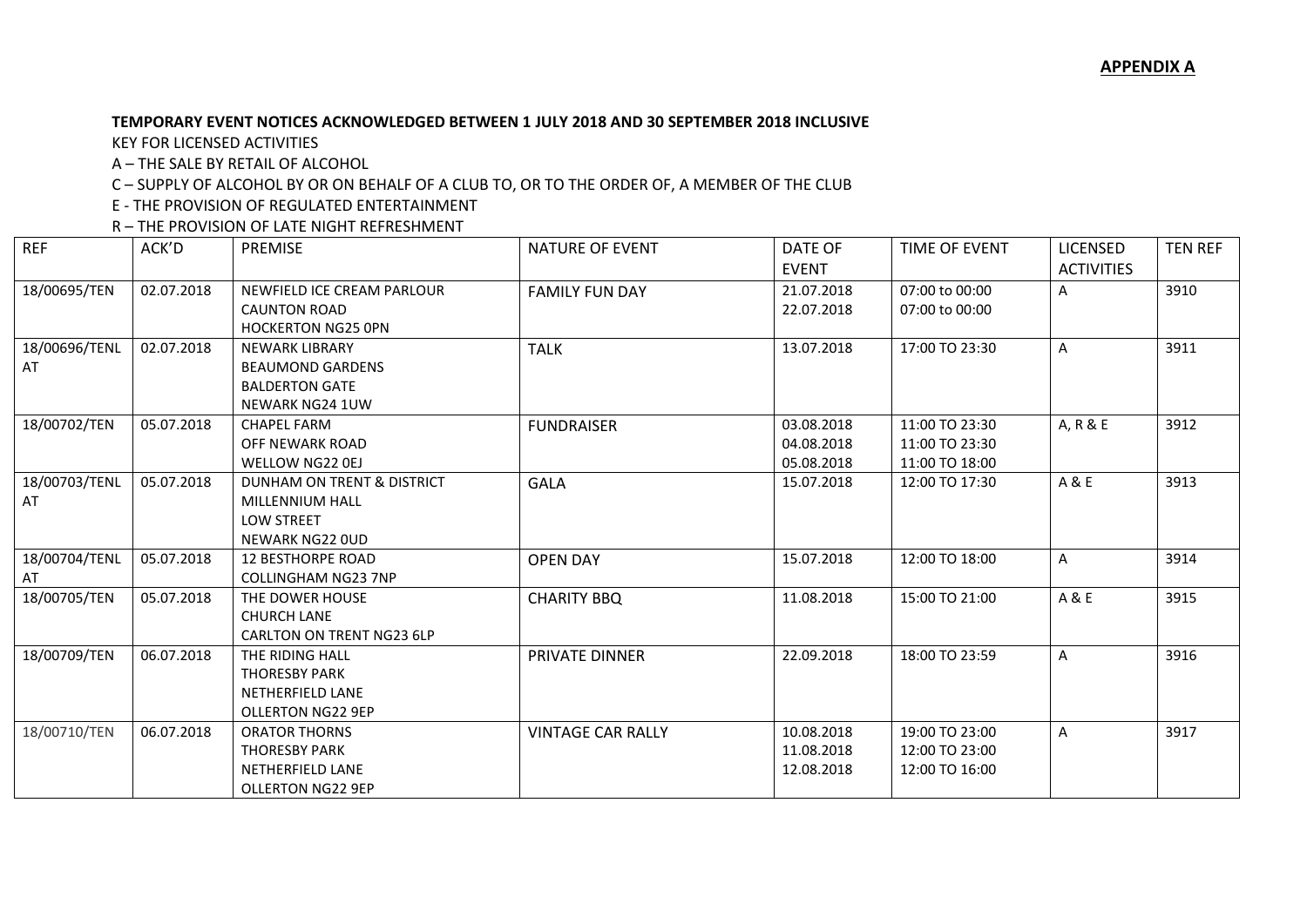| 18/00711/TEN  | 06.07.2018 | <b>CHAPEL FARM</b>             | <b>PARTY</b>             | 11.08.2018 | 11:00 TO 00:00 | A, R & E | 3918 |
|---------------|------------|--------------------------------|--------------------------|------------|----------------|----------|------|
|               |            | OFF NEWARK ROAD                |                          | 12.08.2018 | 11:00 TO 23:30 |          |      |
|               |            | WELLOW NG22 0EJ                |                          |            |                |          |      |
| 18/00712/TENL | 06.07.2018 | <b>EPPERSTONE VILLAGE HALL</b> | <b>SCHOOL PARTY</b>      | 20.07.2018 | 17:00 TO 21:00 | A & E    | 3919 |
| AT            |            | <b>12 GONALSTON LANE</b>       |                          |            |                |          |      |
|               |            | <b>EPPERSTONE NG14 6AY</b>     |                          |            |                |          |      |
| 18/00714/TEN  | 06.07.2018 | <b>WESTON VILLAGE HALL</b>     | <b>FUNDRAISER</b>        | 25.08.2018 | 17:00 TO 23:00 | A        | 3920 |
|               |            | <b>MAIN STREET</b>             |                          |            |                |          |      |
|               |            | <b>WESTON NG23 6ST</b>         |                          |            |                |          |      |
| 18/00715/TEN  | 06.07.2018 | THE DOVECOTE INN               | <b>WEDDING RECEPTION</b> | 04.08.2018 | 14:00 TO 00:00 | A & E    | 3921 |
|               |            | <b>CROSS HILL</b>              |                          |            |                |          |      |
|               |            | LAXTON NG22 0SX                |                          |            |                |          |      |
| 18/00722/TEN  | 10.07.2018 | CHURCH OF ST MARY'S            | <b>DINNER PARTY</b>      | 28.07.2018 | 19.30 TO 23:30 | A        | 3922 |
|               |            | <b>MAIN STREET</b>             |                          |            |                |          |      |
|               |            | <b>HAWKSWORTH NG13 9DE</b>     |                          |            |                |          |      |
| 18/00724/TEN  | 11.07.2018 | <b>NEWARK CASTLE</b>           | <b>CONCERT</b>           | 26.08.2018 | 14:00 TO 22:00 | A        | 3923 |
|               |            | <b>CASTLE GATE</b>             |                          |            |                |          |      |
|               |            | NEWARK NG24 1BG                |                          |            |                |          |      |
| 18/00725/TEN  | 11.07.2018 | THE WATERS EDGE                | <b>WORKS PARTY</b>       | 26.08.2018 | 12:00 TO 23:00 | A & E    | 3924 |
|               |            | <b>34 CASTLE GATE</b>          |                          | 27.08.2018 | 12:00 TO 23:00 |          |      |
|               |            | <b>NEWARK NG24 1BG</b>         |                          | 28.08.2018 | 12:00 TO 23:00 |          |      |
| 18/00759/TEN  | 12.7.2018  | <b>DAIRY FARM</b>              | WEDDING                  | 25.08.2018 | 14:00 TO 02:00 | A, E & R | 3925 |
|               |            | <b>48 MAIN STREET</b>          |                          | 26.08.2018 |                |          |      |
|               |            | <b>UPTON NG23 5TE</b>          |                          |            |                |          |      |
| 18/00761/TEN  | 13.7.2018  | <b>TAWNY OWL</b>               | <b>BEER FESTIVAL</b>     | 24.08.2018 | 17:00 TO 22:00 | A & E    | 3926 |
|               |            | <b>WILLIAM HALL WAY</b>        |                          | 25.08.2018 | 13:00 TO 22:00 |          |      |
|               |            | FERNWOOD NG24 3NG              |                          | 26.08.2018 | 12:00 TO 19:00 |          |      |
| 18/00763/TEN  | 13.7.2018  | <b>HEARTY GOODFELLOW</b>       | <b>BIRTHDAY PARTY</b>    | 21.07.2018 | 16:30 TO 22:30 | A & E    | 3927 |
|               |            | <b>CHURCH STREET</b>           |                          |            |                |          |      |
|               |            | SOUTHWELL NG25 0HQ             |                          |            |                |          |      |
| 18/00766/TENL | 15.7.2018  | <b>CAUNTON CRICKET GROUND</b>  | <b>FUNDRAISING EVENT</b> | 28.07.2018 | 14:00 TO 21:00 | A        | 3928 |
| AT            |            | <b>MANOR ROAD</b>              |                          |            |                |          |      |
|               |            | <b>CAUNTON NG23 6AD</b>        |                          |            |                |          |      |
| 18/00767/TENL | 16.7.2018  | <b>EPPERSTONE VILLAGE HALL</b> | WEDDING                  | 28.07.2018 | 12:00 TO 24:00 | A        | 3929 |
| AT            |            | <b>GONALSTON LANE</b>          |                          |            |                |          |      |
|               |            | <b>EPPERSTONE NG14 6AY</b>     |                          |            |                |          |      |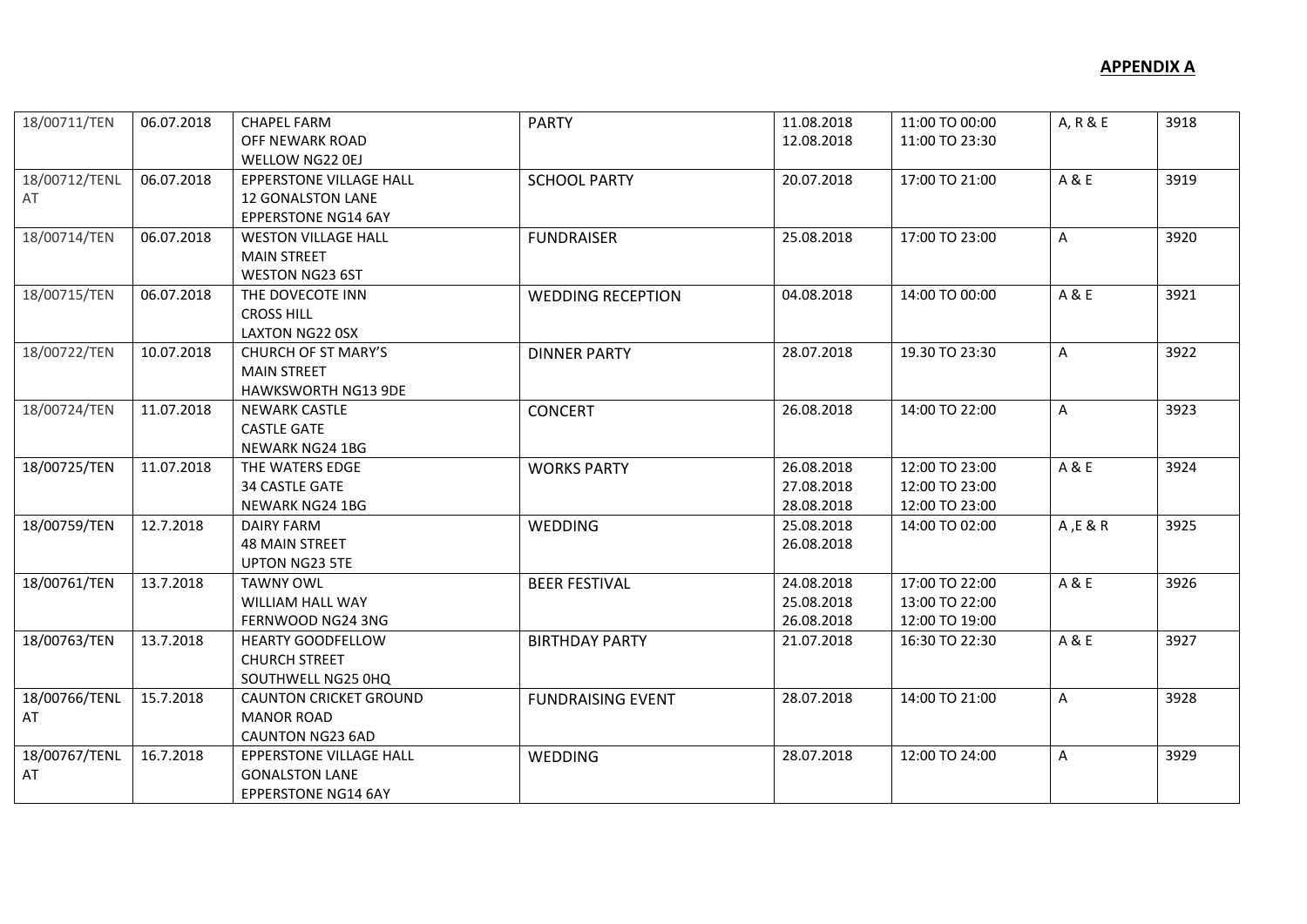| 18/00768/TEN        | 16.7.2018  | <b>TOWN CLUB</b><br><b>BARNBYGATE HOUSE</b><br><b>35 BARNBYGATE</b><br>NEWARK NG24 1PX       | WEDDING                                                          | 04.08.2018                          | 12:00 TO 24:00                                     | A & E        | 3930 |
|---------------------|------------|----------------------------------------------------------------------------------------------|------------------------------------------------------------------|-------------------------------------|----------------------------------------------------|--------------|------|
| 18/00744/TEN        | 19.7.2018  | THE WORKHOUSE<br><b>UPTON ROAD</b><br>SOUTHWELL NG25 OPT                                     | A SHOW TO CELEBRATE THE<br><b>CENTENARY OF THE END OF</b><br>1WW | 25.8.2018<br>26.8.2018<br>27.8.2018 | 11:00 TO 16:00<br>11:00 TO 16:00<br>11:00 TO 16:00 | E            | 3931 |
| 18/00743/TEN        | 20.7.2018  | <b>BEER GARDEN</b><br><b>HEARTY GOODFELLOW</b><br><b>CHURCH STREET</b><br>SOUTHWELL NG25 0HQ | <b>WEDDING</b>                                                   | 04.08.2018                          | 18:30 TO 22:30                                     | A & E        | 3932 |
| 18/00754/TEN        | 24.07.2018 | <b>EGMANTON VILLAGE HALL</b><br><b>TUXFORD ROAD</b><br><b>EGMANTON NG22 OHA</b>              | <b>MUSIC FESTIVAL</b>                                            | 11.08.2018                          | 12:00 TO 23:30                                     | A & E        | 3933 |
| 18/00773/TENL<br>AT | 27.07.2018 | THE WATERS EDGE<br><b>34 CASTLE GATE</b><br>NEWARK NG24 1BG                                  | <b>WEDDING</b>                                                   | 09.08.2018<br>10.08.2018            | 12:00 TO 00:00<br>00:00 TO 00:30                   | $\mathsf{A}$ | 3934 |
| 18/00774/TEN        | 27.07.2018 | <b>ELSTON VILLAGE HALL</b><br><b>TOP STREET</b><br><b>ELSTON NG23 5NP</b>                    | WEDDING                                                          | 24.08.2018<br>25.08.2018            | 19:00 TO 00:00<br>00:00 TO 01:00                   | A & E        | 3935 |
| 18/00775/TENL<br>AT | 30.07.2018 | TOM MANN PAVILLION<br><b>DEVON PARK</b><br><b>VALLEY PROSPECT</b><br>NEWARK NG24 4QN         | <b>HALF MARATHON</b>                                             | 12.08.2018                          | 10:00 TO 15:00                                     | A            | 3936 |
| 18/00786/TENL<br>AT | 31.07.2018 | TOM MANN PAVILLION<br><b>DEVON PARK</b><br><b>VALLEY PROSPECT</b><br><b>NEWARK NG24 4QN</b>  | <b>HALF MARATHON</b>                                             | 12.08.2018                          | 10:00 TO 15:00                                     | A            | 3937 |
| 18/00785/TEN        | 31.07.2018 | SOUTHWELL MINSTER SCHOOL<br>NOTTINGHAM ROAD<br>SOUTHWELL NG25 OLG                            | <b>FASHION SHOW</b>                                              | 11.10.2018                          | 18:30 TO 22:00                                     | A & E        | 3938 |
| 18/00787/TEN        | 01.08.2018 | HOVERINGHAM CRICKET CLUB<br><b>MAIN STREET</b><br><b>HOVERINGHAM NG14 7JR</b>                | <b>LIVE BAND</b>                                                 | 18.08.2018                          | 18:00 TO 00:00                                     | A & E        | 3939 |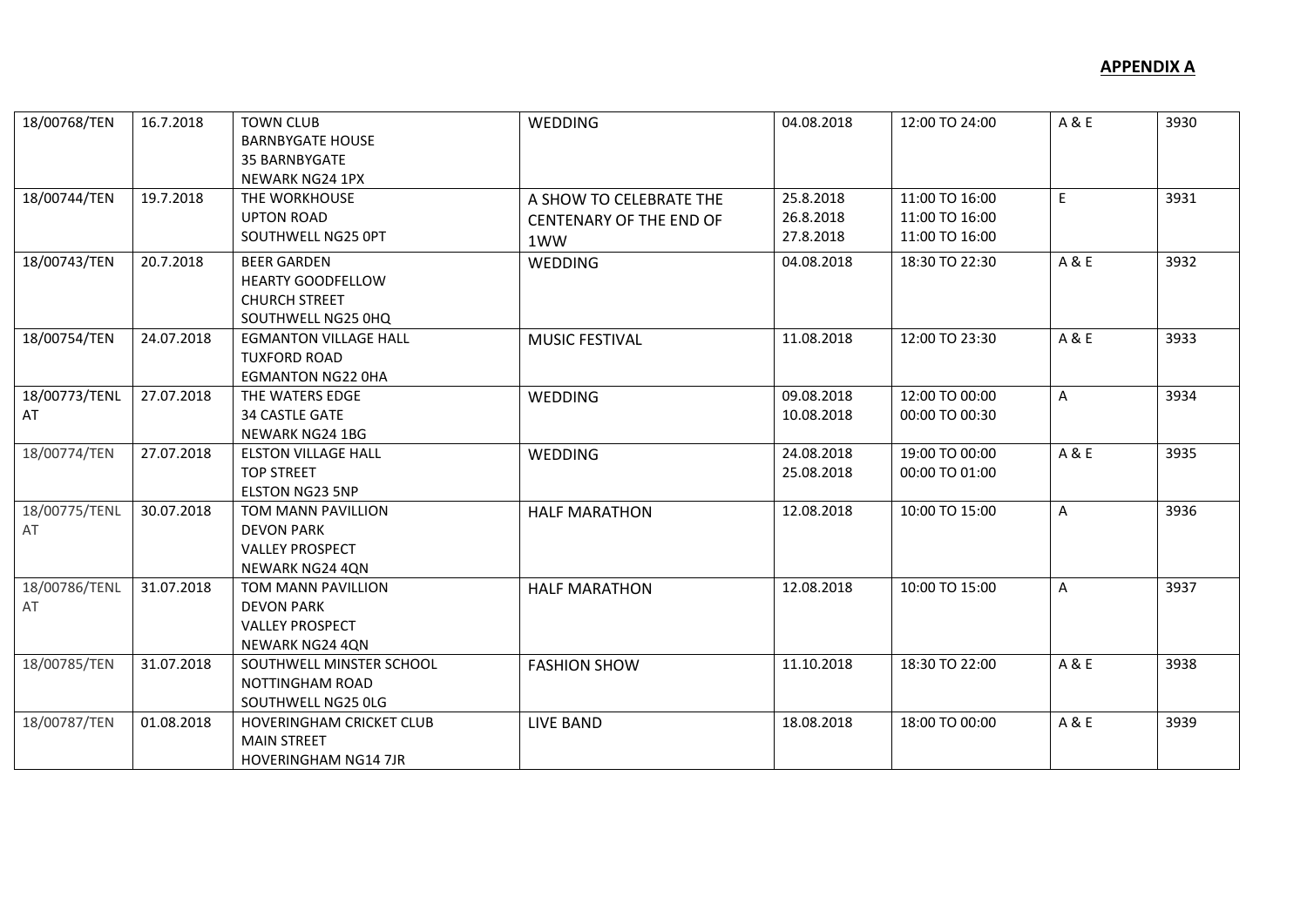| 18/00795/TEN  | 03.08.2018 | <b>AVANT HOMES</b>           | <b>SUMMER PARTY</b>                | 18.08.2018 | 11:00 TO 16:00 | A            | 3940 |
|---------------|------------|------------------------------|------------------------------------|------------|----------------|--------------|------|
|               |            | <b>KLYPPR VILLAGE</b>        |                                    |            |                |              |      |
|               |            | <b>CAVENDISH PARK</b>        |                                    |            |                |              |      |
|               |            | <b>MANSFIELD NG21 9FB</b>    |                                    |            |                |              |      |
| 18/00796/TEN  | 03.08.2018 | THE CROWN INN                | <b>BIRTHDAY PARTY</b>              | 26.08.2018 | 15:00 TO 00:00 | A & E        | 3941 |
|               |            | <b>MAIN STREET</b>           |                                    |            |                |              |      |
|               |            | <b>BATHLEY NG23 6DA</b>      |                                    |            |                |              |      |
| 18/00804/TENL | 03.08.2018 | HOVERINGHAM VILLAGE HALL     | <b>WEDDING</b>                     | 11.08.2018 | 12:00 TO 23:30 | $\mathsf{A}$ | 3942 |
| AT            |            | <b>GONALSTON LANE</b>        |                                    |            |                |              |      |
|               |            | NOTTINGHAM NG14 7JH          |                                    |            |                |              |      |
| 18/00805/TEN  | 07.08.2018 | <b>EGMANTON VILLAGE HALL</b> | FOOD AND BINGO EVENING             | 08.09.2018 | 19:00 TO 23:00 | $\mathsf{A}$ | 3943 |
|               |            | <b>TUXFORD ROAD</b>          |                                    |            |                |              |      |
|               |            | <b>EGMANTON NG22 OHA</b>     |                                    |            |                |              |      |
| 18/00810/TEN  | 07.08.2018 | FOX AND HOUNDS               | <b>BIRTHDAY PARTY</b>              | 22.09.2018 | 18:00 TO 00:00 | A, R & E     | 3944 |
|               |            | <b>CALVERTON ROAD</b>        |                                    | 23.09.2018 | 00:00 TO 02:00 |              |      |
|               |            | <b>BLIDWORTH NG21 ONW</b>    |                                    |            |                |              |      |
| 18/00811/TEN  | 07.08.2018 | BEAUMOND HOUSE COMMUNITY     | <b>CHARITY RACE AFTERNOON</b>      | 27.08.2018 | 14:00 TO 23:00 | C&E          | 3945 |
|               |            | <b>HOSPICE</b>               |                                    |            |                |              |      |
|               |            | <b>32 LONDON RAOD</b>        |                                    |            |                |              |      |
|               |            | <b>NEWARK NG24 1TW</b>       |                                    |            |                |              |      |
| 18/00813/TEN  | 08.08.2018 | <b>BILSTHORPE SCOUT HUT</b>  | <b>EVENT TO CELEBRATE THE TOUR</b> | 08.09.2018 | 11:30 TO 22:00 | A & E        | 3946 |
|               |            | OFF OLD BRIDGE WAY           | OF BRITAIN                         |            |                |              |      |
|               |            | <b>BILSTHORPE NG22 8PU</b>   |                                    |            |                |              |      |
| 18/00834/TENL | 10.08.2018 | <b>12 BESTHORPE ROAD</b>     | <b>BREWERY OPEN DAY</b>            | 19.08.2018 | 13:00 TO 18:00 | A            | 3947 |
| AT            |            | <b>COLLINGHAM NG23 7NP</b>   |                                    |            |                |              |      |
| 18/00836/TEN  | 13.08.2018 | WATERFIELD FARM              | <b>CHARITY EVENT</b>               | 08.09.2018 | 12:00 TO 22:00 | A            | 3948 |
|               |            | <b>CLIPSTONE ROAD</b>        |                                    | 09.09.2018 | 12:00 TO 22:00 |              |      |
|               |            | MANSFIELD NG21 9BJ           |                                    |            |                |              |      |
| 18/00837/TENL | 13.08.2018 | THE WATERS EDGE              | <b>WEDDING RECEPTION</b>           | 20.08.2018 | 12:00 TO 21:00 | A & E        | 3949 |
| AT            |            | <b>34 CASTLE GATE</b>        |                                    |            |                |              |      |
|               |            | <b>NEWARK NG24 1BG</b>       |                                    |            |                |              |      |
| 18/00838/TEN  | 13.08.2018 | THE WATERS EDGE              | <b>WEDDING RECEPTION</b>           | 30.08.2018 | 12:00 TO 20:00 | A & E        | 3950 |
|               |            | <b>34 CASTLE GATE</b>        |                                    |            |                |              |      |
|               |            | <b>NEWARK NG24 1BG</b>       |                                    |            |                |              |      |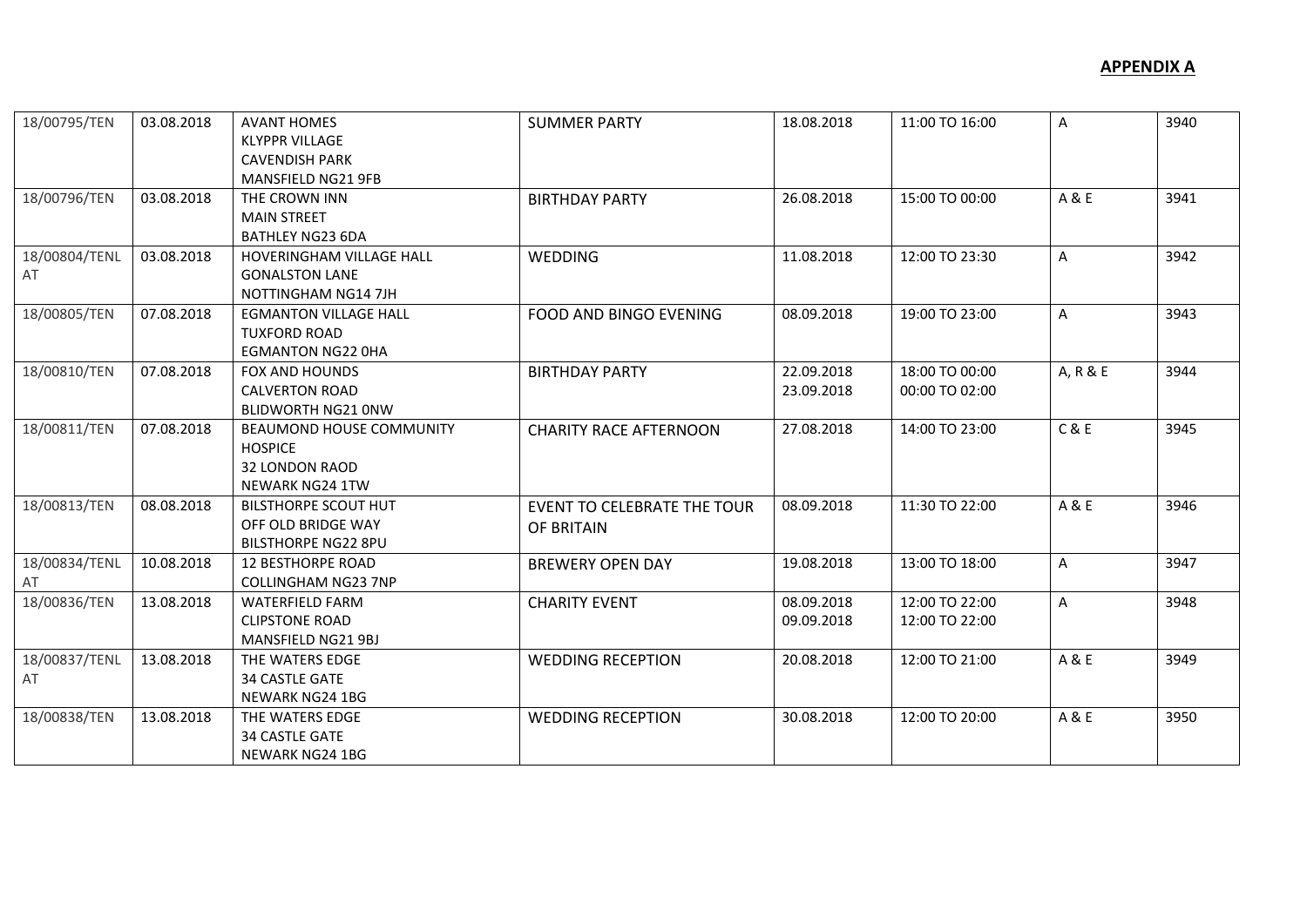| 18/00839/TENL | 13.08.2018 | <b>MANOR FARM JOINERY WORKS</b> | <b>WEDDING RECEPTION</b>          | 25.08.2018 | 12:00 TO 23:00 | $\mathsf{A}$ | 3951 |
|---------------|------------|---------------------------------|-----------------------------------|------------|----------------|--------------|------|
| AT            |            | LOW ROAD                        |                                   |            |                |              |      |
|               |            | <b>BESTHORPE NG23 7HR</b>       |                                   |            |                |              |      |
| 18/00840/TEN  | 13.08.2018 | <b>CORONATION HALL</b>          | <b>BIRTHDAY PARTY</b>             | 01.09.2018 | 13:00 TO 23:30 | A & E        | 3952 |
|               |            | <b>MOOR LANE</b>                |                                   |            |                |              |      |
|               |            | SOUTH CLIFTON NG23 7AH          |                                   |            |                |              |      |
| 18/00841/TEN  | 14.08.2018 | KNOTS BAR & RESTAURANT          | <b>BOAT CLUB ANNUAL REGATTA</b>   | 07.09.2018 | 19:00 TO 00:00 | A, R & E     | 3953 |
|               |            | <b>FARNDON MARINA</b>           |                                   | 08.09.2018 | 10:00 TO 00:00 |              |      |
|               |            | <b>NORTH END</b>                |                                   | 09.09.2018 | 10:00 TO 00:00 |              |      |
|               |            | <b>NEWARK NG24 3SX</b>          |                                   |            |                |              |      |
| 18/00842/TENL | 14.08.2018 | NEWARK CRAFT & ARTISAN MARKET   | <b>CRAFT &amp; ARTISAN MARKET</b> | 26.08.2018 | 10:00 TO 17:00 | $\mathsf{A}$ | 3954 |
| AT            |            | <b>MARKET PLACE</b>             |                                   |            |                |              |      |
|               |            | <b>NEWARK NG24 1DU</b>          |                                   |            |                |              |      |
| 18/00856/TENL | 15.08.2018 | <b>BELAMS BAR &amp; BISTRO</b>  | TRIAL PERIOD FOR EXTENDED         | 23.08.2018 | 02:00 TO 03:00 | A, R & E     | 3955 |
| AT            |            | 3 CARTERGATE                    | <b>OPENING HOURS</b>              | 24.08.2018 |                |              |      |
|               |            | <b>NEWARK NG24 1UA</b>          |                                   | 25.08.2018 |                |              |      |
|               |            |                                 |                                   | 26.08.2018 |                |              |      |
|               |            |                                 |                                   | 27.08.2018 |                |              |      |
| 18/00857/TEN  | 16.08.2018 | THE OLD ENGLAND                 | <b>BARN DANCE</b>                 | 27.10.2018 | 19:30 TO 23:00 | A & E        | 3956 |
|               |            | <b>HIGH STREET</b>              |                                   |            |                |              |      |
|               |            | SUTTON ON TRENT NG23 6QA        |                                   |            |                |              |      |
| 18/00858/TENL | 16.08.2018 | THE WATERS EDGE                 | <b>WEDDING RECEPTION</b>          | 25.08.2018 | 17:00 TO 23:00 | $\mathsf{A}$ | 3957 |
| AT            |            | <b>34 CASTLE GATE</b>           |                                   |            |                |              |      |
|               |            | NEWARK NG24 1BG                 |                                   |            |                |              |      |
| 18/00859/TEN  | 16.08.2018 | THE WATERS EDGE                 | <b>WEDDING RECEPTION</b>          | 08.09.2018 | 14:00 TO 23:00 | A            | 3958 |
|               |            | <b>34 CASTLE GATE</b>           |                                   |            |                |              |      |
|               |            | <b>NEWARK NG24 1BG</b>          |                                   |            |                |              |      |
| 18/00860/TENL | 17.08.2018 | <b>THORESBY PARK</b>            | <b>CLASSIC CAR SHOW</b>           | 27.08.2018 | 12:00 TO 17:00 | $\mathsf{A}$ | 3959 |
| AT            |            | <b>OLLERTON NG22 9EP</b>        |                                   |            |                |              |      |
| 18/00875/TEN  | 21.08.2018 | <b>12 BESTHORPE ROAD</b>        | <b>BREWERY OPEN DAY</b>           | 16.09.2018 | 13:00 TO 18:00 | A            | 3960 |
|               |            | <b>COLLINGHAM NG23 7NP</b>      |                                   |            |                |              |      |
| 18/00876/TEN  | 21.08.2018 | <b>INKERSALL GRANGE FARM</b>    | <b>WEDDING</b>                    | 29.09.2018 | 15:00 TO 00:00 | E            | 3961 |
|               |            | <b>BILSTHORPE NG22 8TN</b>      |                                   | 30.09.2018 | 00:00 TO 00:30 |              |      |
| 18/00877/TEN  | 21.08.2018 | <b>WINDY RIDGE</b>              | <b>WEDDING</b>                    | 22.09.2018 | 14:30 TO 00:00 | A            | 3962 |
|               |            | <b>SDQUIRES LANE</b>            |                                   |            |                |              |      |
|               |            | KINGS CLIPSTONE NG21 9BS        |                                   |            |                |              |      |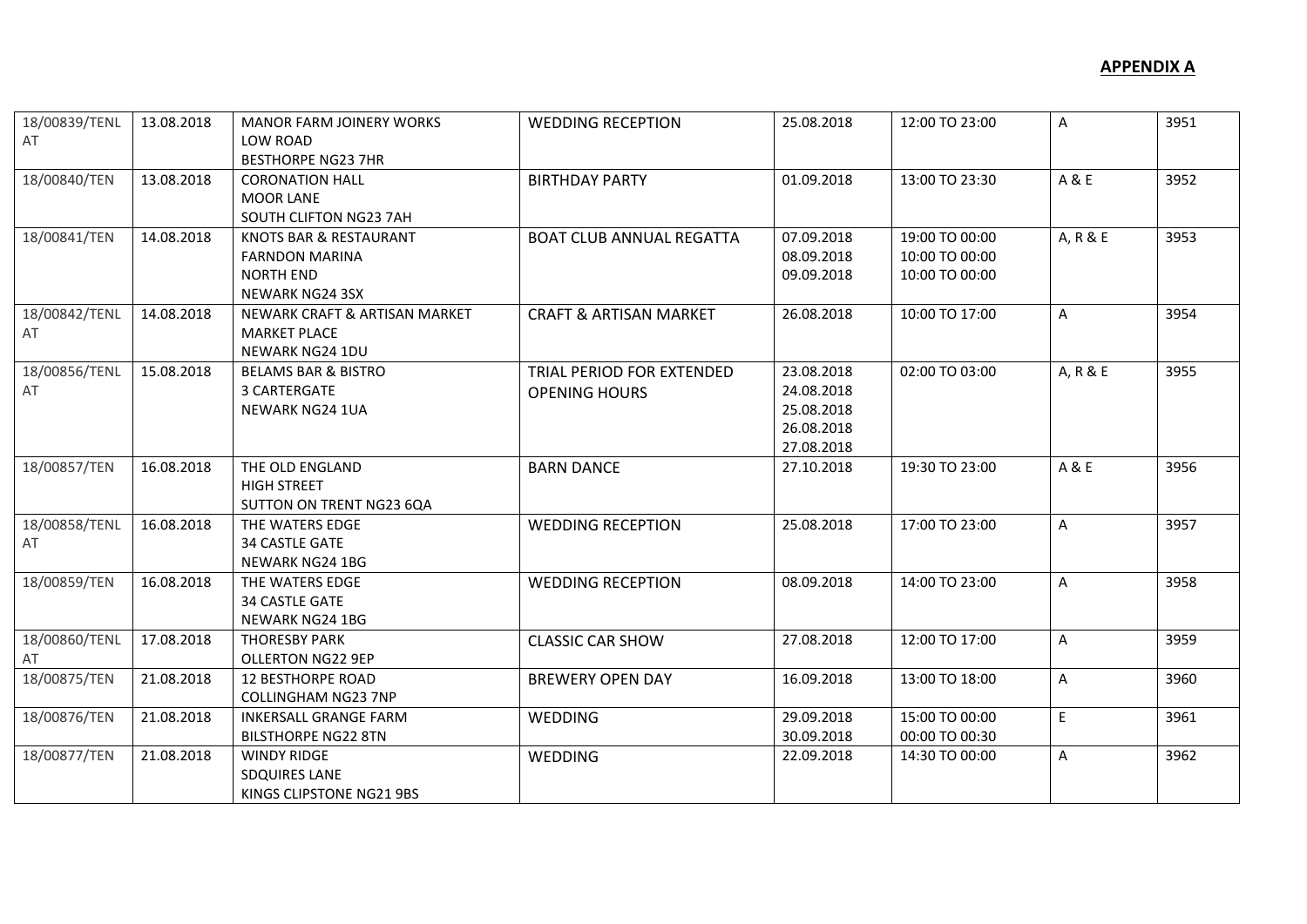| 18/00889/TEN  | 23.08.2018 | <b>BAR MARQUEE</b>               | <b>AGRICLUTURAL SHOW</b>     | 15.09.2018 | 10:00 TO 18:00 | A            | 3963 |
|---------------|------------|----------------------------------|------------------------------|------------|----------------|--------------|------|
|               |            | LARKSFIELD                       |                              |            |                |              |      |
|               |            | <b>NEWARK ROAD</b>               |                              |            |                |              |      |
|               |            | <b>COLLINGHAM NG23 7RD</b>       |                              |            |                |              |      |
| 18/00899/TEN  | 28.08.2018 | <b>BROWNHILLS MOTORHOMES LTD</b> | <b>OPEN WEEKEND</b>          | 14.09.2018 | 18:00 TO 22:00 | A & E        | 3964 |
|               |            | A1/A46 JUNCTION                  |                              | 15.09.2018 | 18:00 TO 23:00 |              |      |
|               |            | <b>NEWARK NG24 2EA</b>           |                              |            |                |              |      |
| 18/00900/TEN  | 28.08.2018 | THURGARTON VILLAGE HALL          | <b>MEET AND GREET</b>        | 21.09.2018 | 18:00 TO 00:00 | $\mathsf{A}$ | 3965 |
|               |            | <b>BLEASBY ROAD</b>              |                              | 22.09.2018 | 18:00 TO 00:00 |              |      |
|               |            | <b>THURGARTON NG14 7FW</b>       |                              |            |                |              |      |
| 18/00901/TEN  | 28.08.2018 | <b>WESTON VILLAGE HALL</b>       | <b>QUIZ NIGHT</b>            | 29.09.2018 | 17:00 TO 23:00 | $\mathsf{A}$ | 3966 |
|               |            | <b>MAIN STREET</b>               |                              |            |                |              |      |
|               |            | WESTON NG23 6ST                  |                              |            |                |              |      |
| 18/00902/TENL | 28.08.2018 | <b>CORONATION HALL</b>           | PROM                         | 08.09.2018 | 19:30 TO 23:00 | A & E        | 3967 |
| AT            |            | <b>MOOR LANE</b>                 |                              |            |                |              |      |
|               |            | SOUTH CLIFTON NG23 7BG           |                              |            |                |              |      |
| 18/00905/TEN  | 30.08.2018 | <b>CASTLE FIELD</b>              | MUSIC, BEER & CIDER FESTIVAL | 21.09.2018 | 18:00 TO 23:00 | A & E        | 3968 |
|               |            | <b>MAIN ROAD</b>                 |                              | 22.09.2018 | 13:00 TO 23:00 |              |      |
|               |            | KINGS CLIPSTONE NG21 9BT         |                              | 23.09.2018 | 13:00 TO 21:00 |              |      |
| 18/00906/TENL | 30.08.2018 | <b>WIRTGEN GROUP HOUSE</b>       | <b>CORPORATE EVENT</b>       | 07.09.2018 | 15:00 TO 19:00 | Α            | 3969 |
| AT            |            | <b>GODFREY DRIVE</b>             |                              |            |                |              |      |
|               |            | <b>NEWARK NG24 2UA</b>           |                              |            |                |              |      |
| 18/00912/TENL | 31.08.2018 | THE WOOVERS                      | <b>BIRTHDAY PARTY</b>        | 08.09.2018 | 15:00 TO 23:50 | $\mathsf{A}$ | 3970 |
| AT            |            | <b>NORWELL ROAD</b>              |                              |            |                |              |      |
|               |            | CAUNTON NG23 6AQ                 |                              |            |                |              |      |
| 18/00913/TEN  | 31.08.2018 | THE WOOVERS                      | <b>WEDDING RECEPTION</b>     | 15.09.2018 | 15:00 TO 23:50 | $\mathsf{A}$ | 3971 |
|               |            | <b>NORWELL ROAD</b>              |                              |            |                |              |      |
|               |            | CAUNTON NG23 6AQ                 |                              |            |                |              |      |
| 18/00914/TEN  | 31.08.2018 | HALAM C OF E SCHOOL              | <b>FASHION SHOW</b>          | 27.09.2018 | 18:00 TO 22:00 | $\mathsf{A}$ | 3972 |
|               |            | THE TURNPIKE                     |                              |            |                |              |      |
|               |            | HALAM NG22 8AE                   |                              |            |                |              |      |
| 18/00915/TEN  | 31.08.2018 | <b>FARNDON MEMORIAL HALL</b>     | <b>DANCE</b>                 | 29.09.2018 | 19:00 TO 23:30 | A & E        | 3973 |
|               |            | <b>MARSH LANE</b>                |                              |            |                |              |      |
|               |            | FARNDON NG24 3SZ                 |                              |            |                |              |      |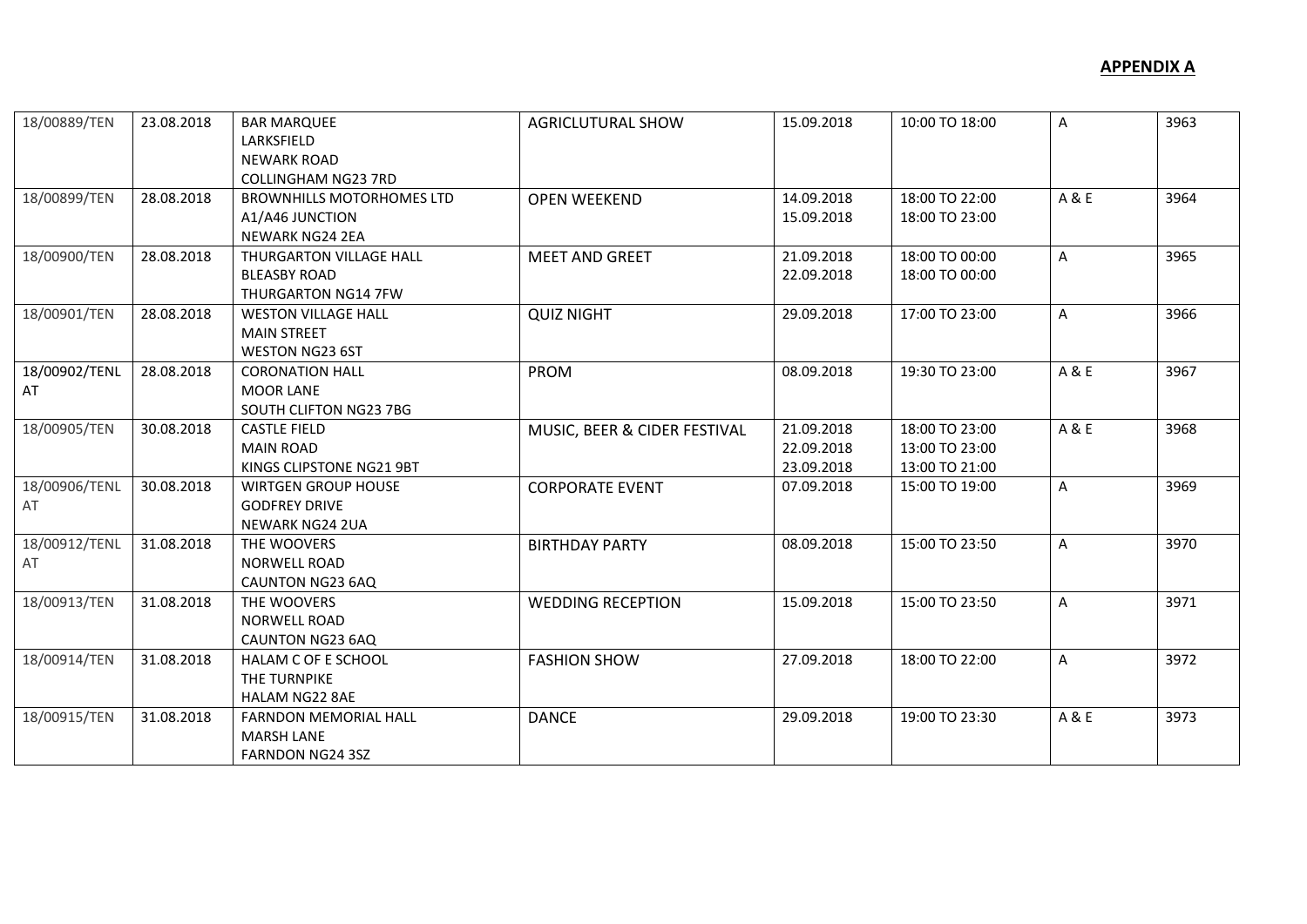| 18/00916/TENL<br>AT | 31.08.2018 | THE VEG STOP<br><b>43 MAIN STREET</b>                                        | 1 <sup>ST</sup> YEAR ANNIVERSARY OF<br><b>BUSINESS</b> | 09.09.2018                                                                                     | 14:30 to 22:00                                                                                                             | A              | 3974 |
|---------------------|------------|------------------------------------------------------------------------------|--------------------------------------------------------|------------------------------------------------------------------------------------------------|----------------------------------------------------------------------------------------------------------------------------|----------------|------|
| 18/00917/TEN        | 03.09.2018 | <b>FARNSFIELD NG22 8EF</b><br>WINTHORPE COMMUNITY CENTRE<br>1 WOODLANDS      | <b>WEDDING RECEPTION</b>                               | 15.09.2018                                                                                     | 12:00 TO 20:00                                                                                                             | $\mathsf{C}$   | 3975 |
| 18/00931/TEN        | 05.09.2018 | <b>WINTHORPE NG24 2NL</b><br><b>1 ROCK TERRACE</b><br>BLIDWORTH NG21 0QR     | LIVE BAND                                              | 22.09.2018                                                                                     | 19:00 TO 00:00                                                                                                             | A, R & E       | 3976 |
| 18/00932/TEN        | 05.09.2018 | ALL SAINTS CHURCH<br><b>HAWTON NG24 3RN</b>                                  | <b>JAZZ BAND</b>                                       | 29.09.2018                                                                                     | 19:00 TO 21:30                                                                                                             | $\mathsf{A}$   | 3977 |
| 18/00936/TEN        | 06.09.2018 | SOUTHWELL RACECOURSE<br><b>OCCUPATION LANE</b><br><b>ROLLERSTON NG25 0TS</b> | DRIVE IN CINEMA                                        | 04.12.2018<br>05.12.2018<br>06.12.2018<br>07.12.2018<br>08.12.2018<br>09.12.2018<br>10.12.2018 | 17:00 TO 00:00<br>17:00 TO 00:00<br>17:00 TO 00:00<br>17:00 TO 00:00<br>17:00 TO 00:00<br>17:00 TO 00:00<br>17:00 TO 00:00 | <b>R&amp;E</b> | 3978 |
| 18/00937/TEN        | 06.09.2018 | <b>HIGH STREET</b><br><b>EDWINSTOWE NG21 9QR</b>                             | <b>CHRISTMAS EVENT</b>                                 | 29.11.2018                                                                                     | 16:00 TO 19:00                                                                                                             | E              | 3979 |
| 18/00939/TEN        | 10.09.2018 | <b>CORONATION HALL</b><br><b>MOOR LANE</b><br>SOUTH CLIFTON NG23 7BG         | <b>FUNDRAISING CEILIDH</b>                             | 29.09.2018                                                                                     | 19:00 TO 23:30                                                                                                             | A & E          | 3980 |
| 18/00940/TEN        | 10.09.2018 | <b>MOORFIELD FARM</b><br>OLLERTON ROAD<br>OXTON NG25 ORE                     | PARTY FOR SOUTHWELL YFC                                | 29.09.2018<br>30.09.2018                                                                       | 19:30 TO 00:00<br>00:00 TO 01:00                                                                                           | A & E          | 3981 |
| 18/00941/TENL<br>AT | 10.09.2018 | THE JOSEPH WHITAKER SCHOOL<br><b>WARSOP LANE</b><br>RAINWORTH NG21 0AG       | <b>FASHION SHOW</b>                                    | 20.09.2018                                                                                     | 19:00 TO 23:00                                                                                                             | $\mathsf{A}$   | 3982 |
| 18/00942/TEN        | 10.09.2018 | THE JOSEPH WHITAKER SCHOOL<br><b>WARSOP LANE</b><br>RAINWORTH NG21 0AG       | <b>GIN MIXOLOGY CLASS</b>                              | 12.10.2018                                                                                     | 19:00 TO 23:00                                                                                                             | A & E          | 3983 |
| 18/00951/TENL<br>AT | 12.09.2018 | <b>OXTON RACEWAY</b><br>MOOREFIELDS FARM<br>OXTON NG25 ORE                   | <b>UK AUTO GRASS RACE</b>                              | 22.09.2018<br>23.09.2018                                                                       | 11:00 TO 00:00<br>11:00 TO 22:00                                                                                           | A              | 3984 |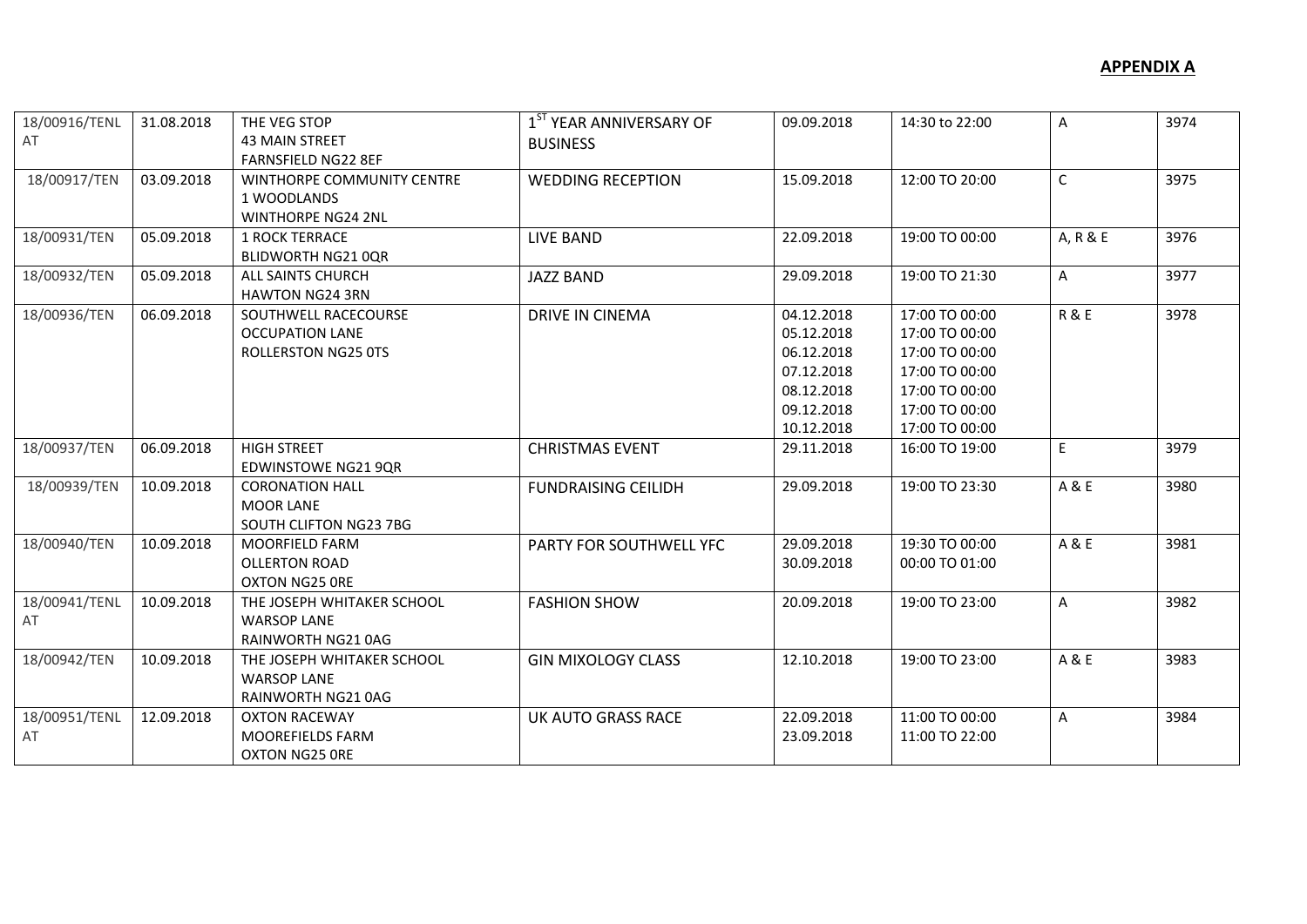| 18/00952/TEN        | 12.09.2018 | WINTHORPE COMMUNITY CENTRE<br>1 WOODLANDS<br><b>WINTHORPE NG24 2NL</b>                                | <b>CHARITY HALLOWEEN DISCO</b>                     | 27.10.2018                                                    | 18:00 TO 21:00                                     | A            | 3985  |
|---------------------|------------|-------------------------------------------------------------------------------------------------------|----------------------------------------------------|---------------------------------------------------------------|----------------------------------------------------|--------------|-------|
| 18/00956/TENL<br>AT | 13.09.2018 | CARLTON ON TRENT VILLAGE HALL<br><b>MAIN STREET</b><br><b>CARLTON ON TRENT NG23 6NW</b>               | <b>QUIZ NIGHT</b>                                  | 22.09.2018                                                    | 18:30 TO 23:00                                     | A            | 3986  |
| 18/00957/TEN        | 13.09.2018 | <b>RUMBLES CAFE</b><br><b>SCONCE AND DEVON PARK</b><br><b>BOUNDARY ROAD</b><br><b>NEWARK NG24 4AU</b> | <b>SANTA RUN</b>                                   | 09.12.2018                                                    | 10:30 TO 13:00                                     | E            | 3987  |
| 18/00958/TEN        | 13.09.2018 | <b>HOVERINGHAM VILLAGE HALL</b><br><b>GONALSTON LANE</b><br><b>HOVERINGHAM NG14 7JH</b>               | <b>ART EXHIBITION</b>                              | 12.10.2018<br>13.10.2018<br>14.10.2018                        | 10:00 TO 22:00<br>10:00 TO 22:00<br>10:00 TO 22:00 | A&E          | 3988  |
| 18/00972/TENL<br>AT | 14.09.2018 | <b>RALLY FIELD</b><br><b>SMEATONS LAKES</b><br><b>GREAT NORTH ROAD</b><br><b>NEWARK NG23 6ED</b>      | <b>CHARITY CAMPING WEEKEND</b>                     | 28.09.2018<br>29.09.2018                                      | 14:00 TO 22:30<br>11:00 TO 22:30                   | A & E        | 3988A |
| 18/00964/TEN        | 17.9.2018  | 9 X 18 BEER TENT MARQUEE<br>SOUTHWELL RACECOURSE<br><b>OCCUPATION LANE</b><br>ROLLESTON NG25 0TS      | CAMPING AND CARAVANNING<br><b>RALLY</b>            | 2.10.2018<br>3.10.2018<br>4.10.2018<br>5.10.2018<br>6.10.2018 | 11:00 TO 23:00                                     | A & E        | 3989  |
| 18/00973/TEN        | 24.09.2018 | THE ARTHUR RADFORD HALL<br><b>COOKS LANE</b><br>MORTON NG25 0XQ                                       | <b>CRICKET CLUB PRESENTATION</b><br><b>EVENING</b> | 20.10.2018                                                    | 18:30 TO 23:30                                     | $\mathsf{A}$ | 3990  |
| 18/00974/TENL<br>AT | 24.09.2018 | <b>GLEBE FARM</b><br><b>PECK LANE</b><br><b>GUNTHORPE NG14 7EX</b>                                    | <b>WEDDING</b>                                     | 29.09.2018                                                    | 14:00 TO 00:00                                     | $\mathsf{A}$ | 3991  |
| 18/00975/TENL<br>AT | 24.09.2018 | ELIMENT HILL FARM<br><b>OLD EPPERSTONE ROAD</b><br>LOWDHAM NG14 7BZ                                   | WEDDING                                            | 06.10.2018<br>07.10.2018                                      | 12:00 TO 00:00<br>00:00 TO 01:00                   | A            | 3992  |
| 18/00989/TEN        | 25.09.2018 | POTTERS SNOOKER & SOCIAL CLUB<br><b>KIRKLINGTON ROAD</b><br><b>RAINWORTH NG21 OJR</b>                 | <b>BOXING TOURNAMENT</b>                           | 17.11.2018<br>18.11.2018                                      | 16:00 TO 00:00<br>00:00 TO 01:00                   | E            | 3993  |